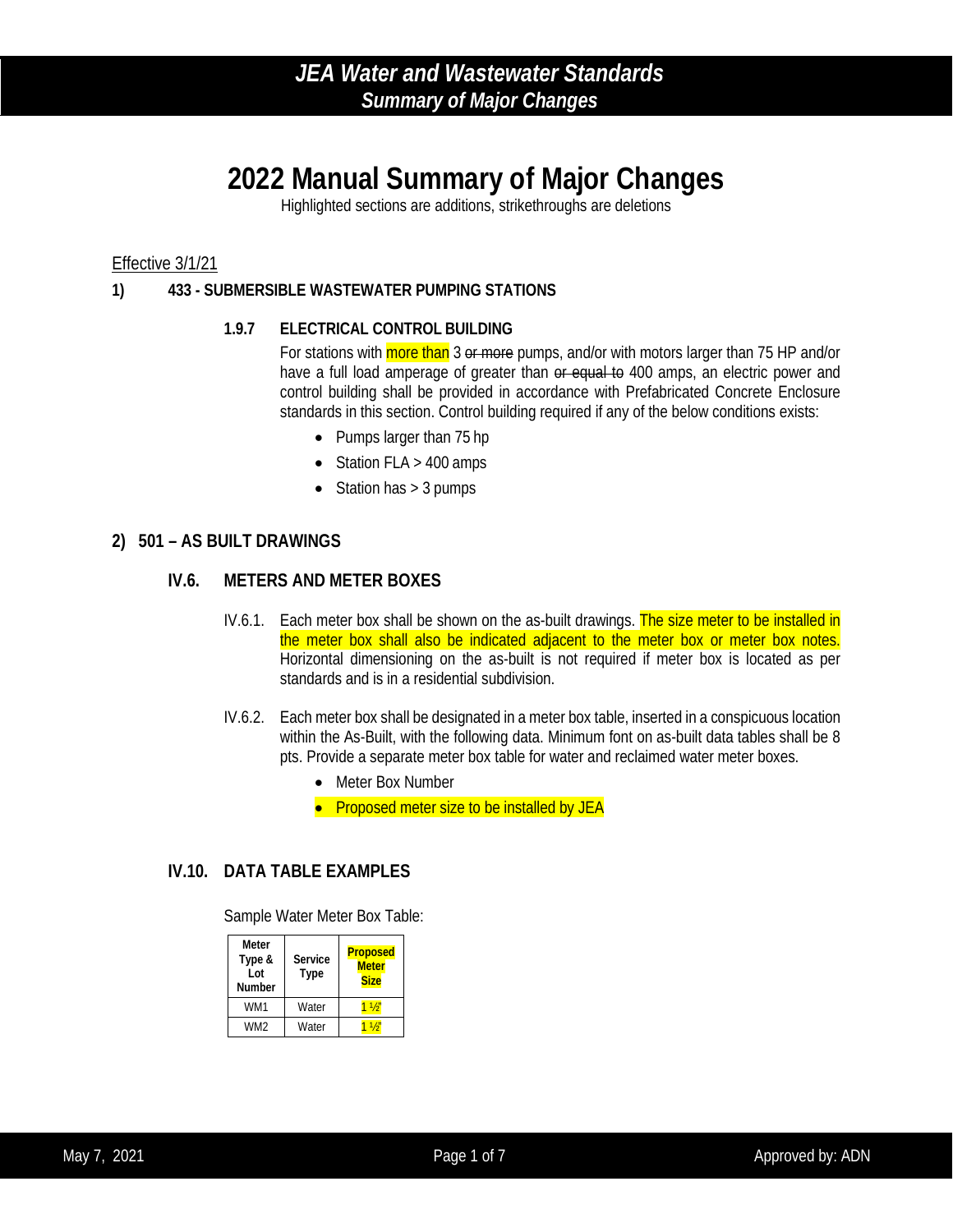Sample Reclaimed Meter Box Table:

| <b>Meter</b><br>Type &<br>I ot<br>Number | Service<br>Type | <b>Proposed</b><br><b>Meter</b><br><b>Size</b> |
|------------------------------------------|-----------------|------------------------------------------------|
| RM <sub>1</sub>                          | Reclaimed       | $1\frac{1}{2}$                                 |
| RM <sub>2</sub>                          | Reclaimed       | $1\frac{1}{2}$                                 |
| RM3                                      | Reclaimed       | $\frac{1}{2}$                                  |

### **V.3. JEA AS-BUILT OR RECORD DRAWING SUBMITTAL REQUIREMENTS CHECK LIST PIPELINES AND PUMPING STATIONS**

#### **WATER METERS AND METER BOXES**

Each meter box shall be listed in the data table with meter number matching the Lot  $#$ . If no Lot  $#$  exists, assign a water meter ID not included in the Lot # series. Show this meter ID at the meter on the as-built and in the data table.

Location of meter boxes indicated and referenced to property lines (not necessary for 2 inch or less residential meters located as per standards).

The size meter to be installed for each meter

Table included with data for each water meter box:

- Meter Box Number
- **Proposed Meter Size**
- Service Type (Water or Reclaimed Water)
- Meter Subtype = Minor Meter  $\left\langle \langle 2^n \rangle \right\rangle$ , Major Meter
- Facility Owner (JEA or PRIVATE)
- Meter box manufacturer
- **Meter Box Material**
- State Plane Northing, X Coord
- State Plane Easting, Y Coord
- Latitude
- Longitude

#### **RECLAIMED WATER METER BOXES**

Each meter box shall be listed in the data table with meter number matching the Lot  $#$ . If no Lot  $#$  exists, assign a reclaimed water meter ID not included in the Lot # series. Show this meter ID at the meter on the as-built and in the data table.

The size meter to be installed for each meter

Table included with data for each meter box:

- Meter Box Number
- **•** Proposed Meter Size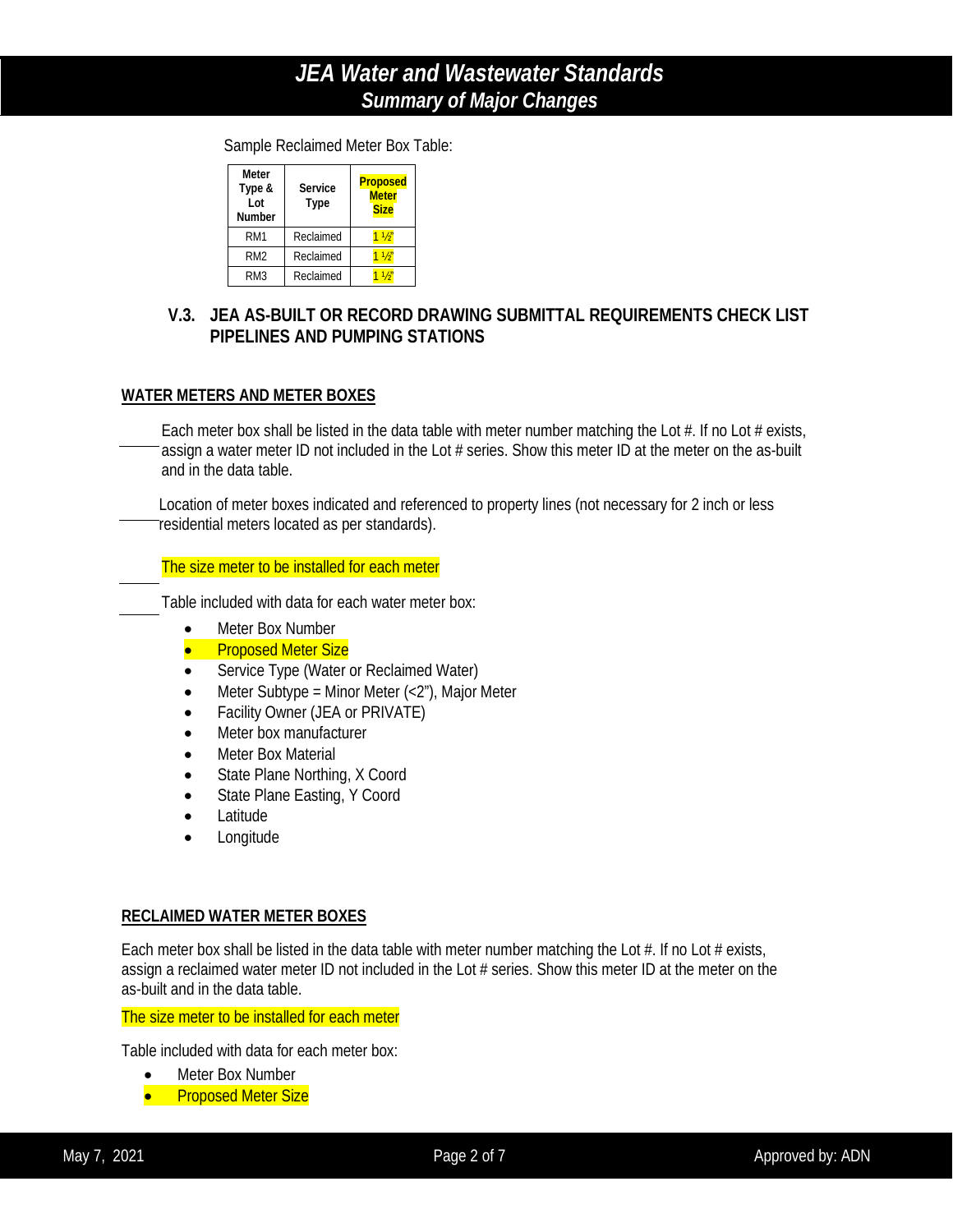- Service Type (Water or Reclaimed Water)
- Meter Subtype = Minor Meter  $\left\langle \langle 2^n \rangle \right\rangle$ , Major Meter
- Facility Owner (JEA or PRIVATE)
- Meter box manufacturer
- Meter Box Material
- State Plane Northing, X Coord
- State Plane Easting, Y Coord
- Latitude
- Longitude

#### **3) PUMP STATION DETAILS---DRIVEWAY AND SITE SLOPE**

#### **CONSTRUCTION NOTES:**

- 1. SLOPE SITE CONCRETE 1" PER 8" TO DRAIN TOWARDS STREET OR OTHER ADJACENT CITY OR JEA OWNED DRAINAGE FACILITY. THE DRIVEWAY SLOPE SHALL BE LESS THEN 6% UNLESS SPECIFICALLY APPROVED BY JEA.
- 2. CONTRACTOR MUST MAINTAIN LANDSCAPING UNTIL FINAL ACCEPTANCE AND SUPPLY ONE (1) YEAR WARRANTY FROM NURSERY SUPPLYING PLANTS FROM DATE OF ACCEPTANCE.
- 3. DEMARCATION BOX SHALL BE PLACED AS CLOSE AS POSSIBLE TO WET WELL. IT SHALL BE PLACED AT LEAST 3' FROM WET WELL HATCH AND AT LEAST 5' FROM VENTS. IT SHALL BE PLACED SO AS NOT TO INTERFERE WITH ACCESS TO THE WET WELL OR DISCHARGE APPARATUS, AND DOOR SHALL FACE AWAY FROM WET WELL.
- 4. SEE GROUNDING PLAN FOR ELECTRICAL SERVICE GROUNDING REQUIREMENTS (SEE GROUNDING DETAIL SHEET).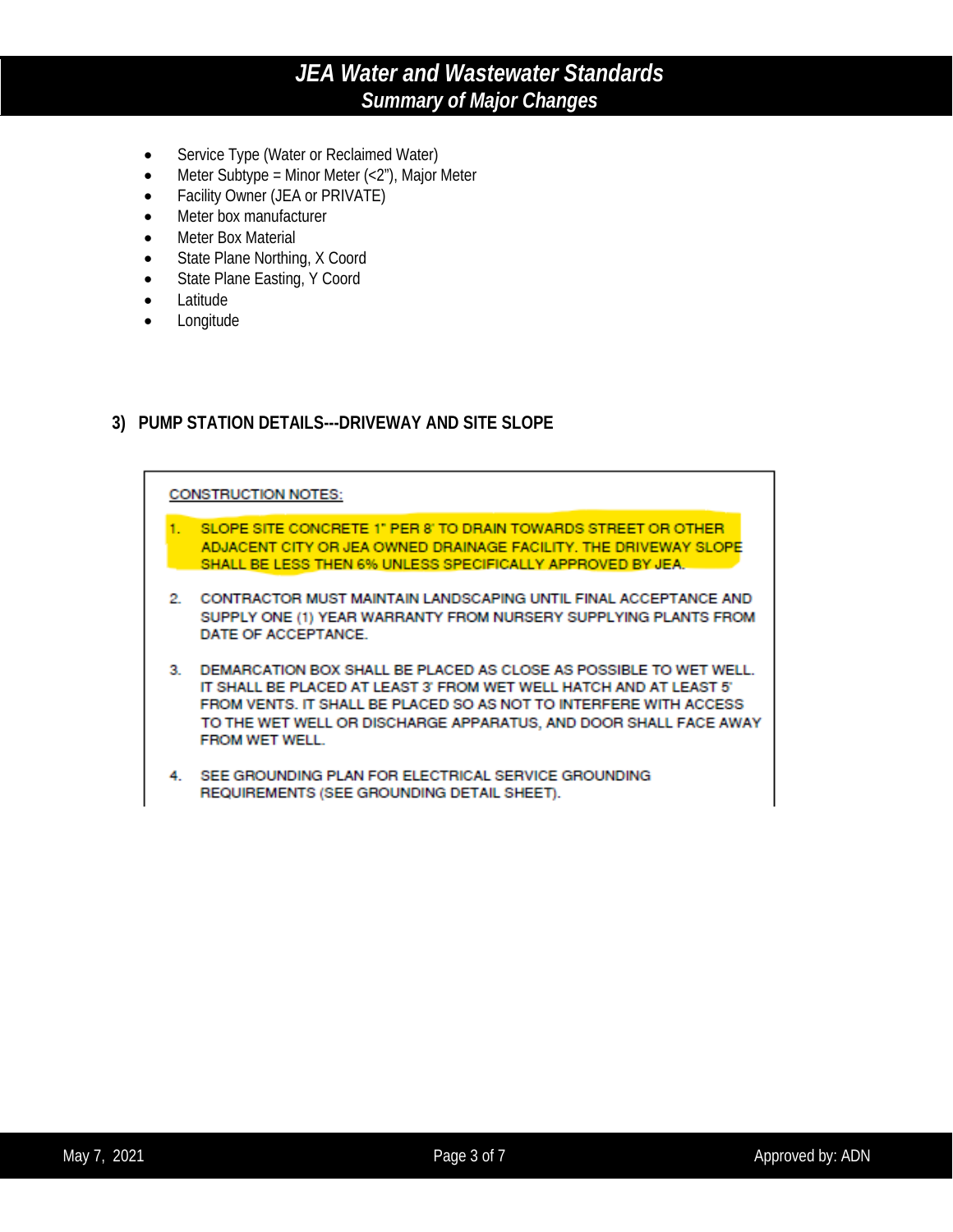### **4) WATER TREATMENT PLANT APPROVED MATERIALS--NEW APPROVED VFD MANUFACURERS**

#### **WT-501: ELECTRICAL EQUIPMENT**



#### **DESCRIPTION:**

| <b>EQUIPMENT</b>                                           | <b>TYPES or ADD-ONS</b> | MANUFACTURERS/MODEL                                                                                               |
|------------------------------------------------------------|-------------------------|-------------------------------------------------------------------------------------------------------------------|
| <b>MCC</b>                                                 |                         | * Eaton<br>* Schneider Electric<br>* Siemens                                                                      |
| <b>VFD</b>                                                 |                         | * Siemens G120X<br>* Danfoss Aqua Drive<br>* ABB ACQ580<br>* Schneider Altivar Process ATV630<br>* Toshiba VF-AS3 |
| <b>Power Monitoring Equipment</b><br>- Remote Applications |                         | * Siemens PAC3200                                                                                                 |
| <b>Power Monitoring Equipment</b><br>- Local Applications  |                         | * Siemens PAC4200 as provided by<br>Switchgear manufacturer                                                       |
| <b>Power Generators</b>                                    |                         | <b>JEA Contract Supplier</b>                                                                                      |
| <b>Automatic Transfer Switch</b>                           |                         | * ASCO 7000 Series                                                                                                |
| Switchgear                                                 |                         | <b>JEA Contract Supplier</b>                                                                                      |
| <b>Soft Starters</b>                                       |                         | *Eaton S811+<br>* Siemens 3rw55                                                                                   |

X - Page 142 of 157

Revised by: CWM App

### **5) HUBER SCREENS REMOVED FROM WWTP APPROVED MATERIALS**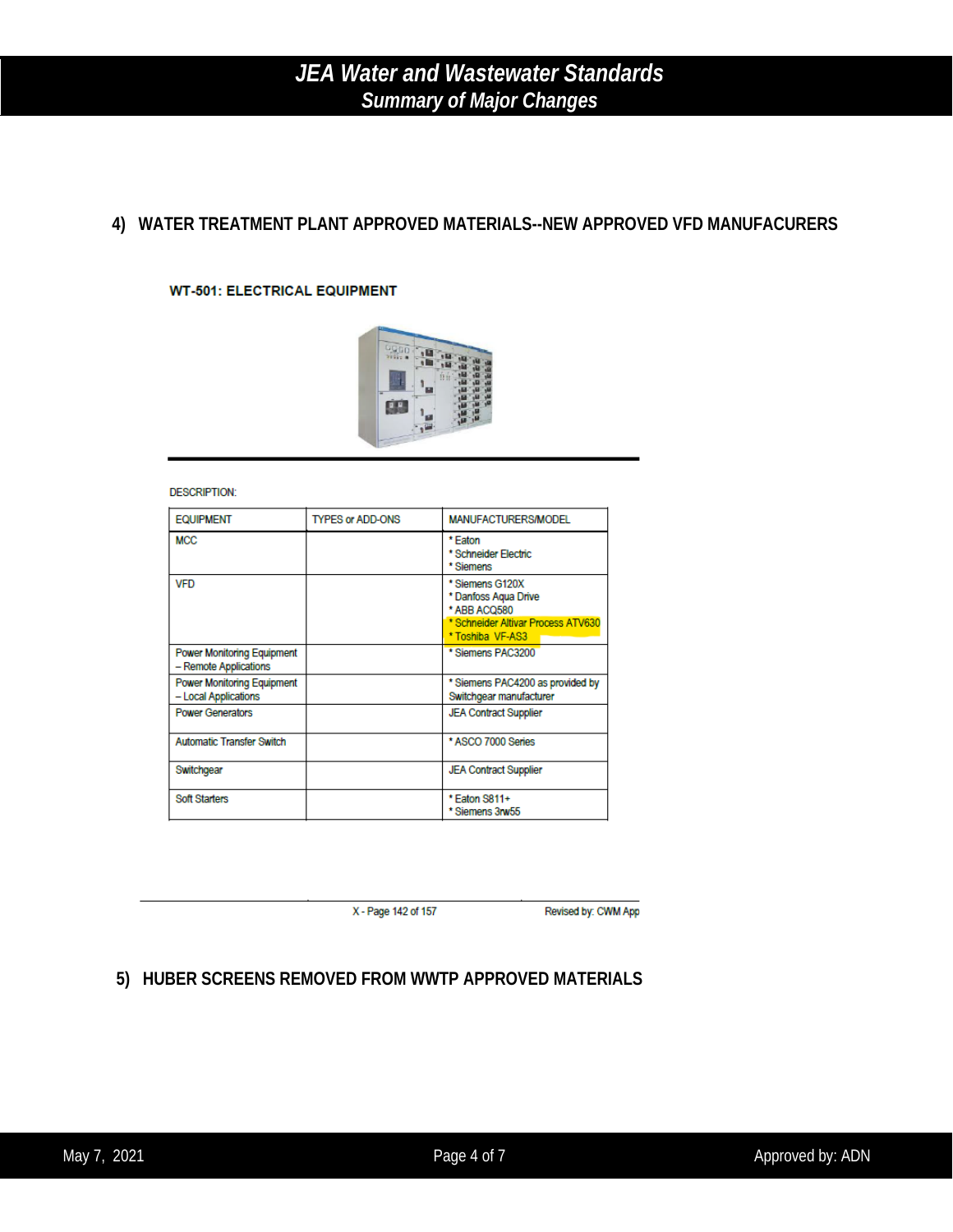### **6) CORRECTED FLEXIM FLOW METER MODEL NUMBER**



DESCRIPTION: Instrument attached to the outside of a pipe with no moving parts designed to measure the flow of a liquid through a pipe.

| <b>SIZE</b> | <b>MANUFACTURER</b>    | <b>MODEL#</b>    |
|-------------|------------------------|------------------|
|             | <b>Flexim Americas</b> | F72 <sup>-</sup> |

### **7) ADDED ABB MMC'S TO APPROVED LIST OF MANUFACTURES**

#### ELECTRICAL, CONTROL PANEL, VFD & SCADA

**WWT-201: ELECTRICAL CONTROL PANEL AND MCC** 



**DESCRIPTION:** 

| <b>COMPANY NAME</b>                  | <b>CONTACT</b>       | <b>PHONE</b>   | <b>EMAIL</b>                  |
|--------------------------------------|----------------------|----------------|-------------------------------|
| ECS                                  | <b>Ralph Sinn</b>    | (904)367-5000  | ralph@ecs31.com               |
| <b>EG Controls, Inc.</b>             | Lucie<br>Navratilova | (904) 292-0110 | EGSales@eqcontrols.com        |
| Suncoast                             | <b>Mark Owens</b>    | (904)693-3318  | mowens@suncoastcontrols.biz   |
| Sun State System, Inc.               | <b>Tony Rhodes</b>   | (904) 269-2544 | trhodes@sunstatesystems.com   |
| <b>DSI Innovations LLC.</b>          | Sean Patterson       | (336)893.8385  | spatterson@dsiinnovations.com |
| Information Technologies Group (ITG) | <b>James Ruiz</b>    | (904)425-4760  | jruiz@itgtec.com              |

| <b>MCC</b> | Draw out breakers required | * Eaton<br>* Schneider Electric<br>Siemens<br><b>ABB</b> |
|------------|----------------------------|----------------------------------------------------------|
|            |                            |                                                          |